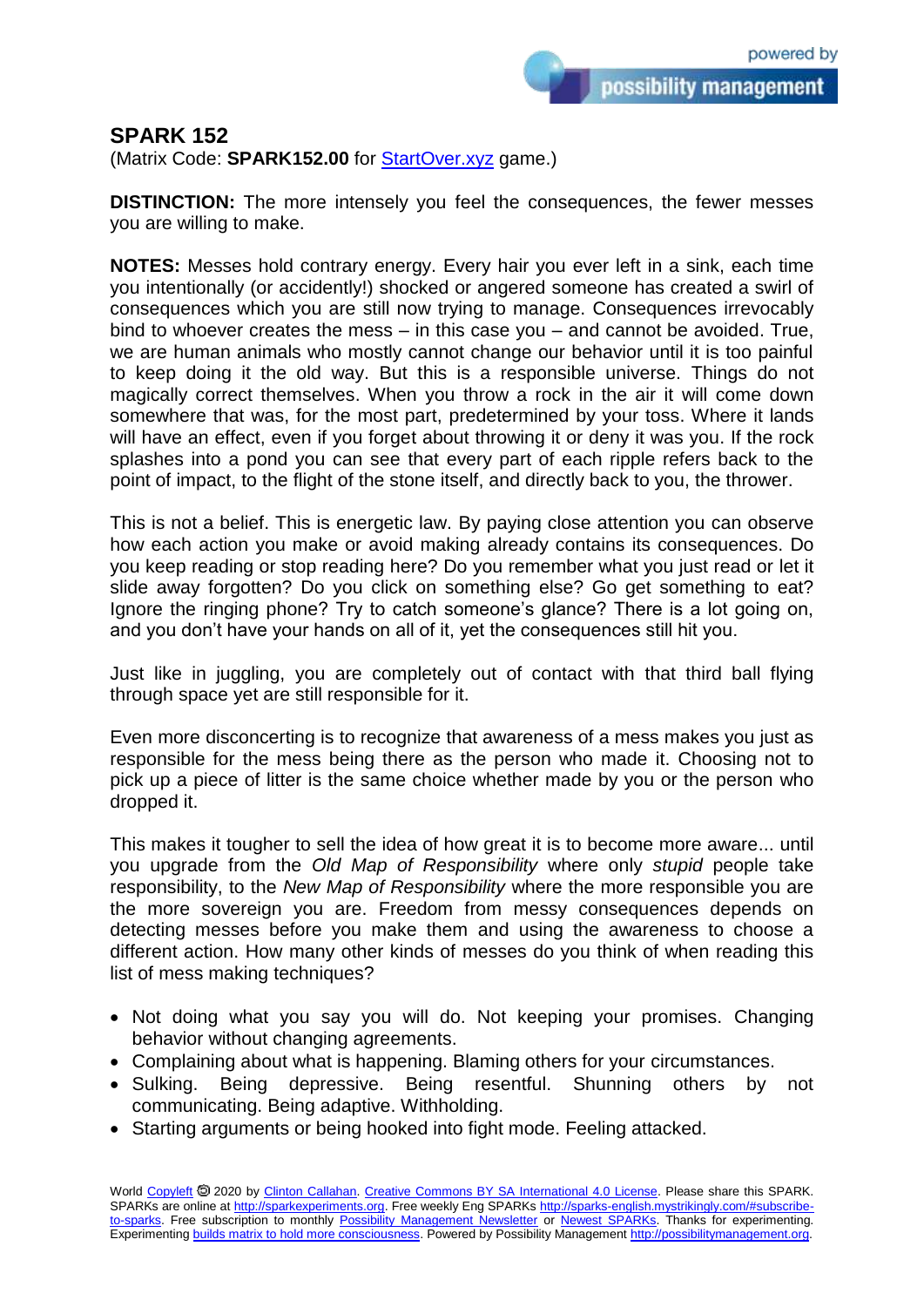- Manipulating to get what you want instead of saying what you want. For example, saying, "There doesn't seem to be any salt at this end of the table," rather than, "Would you please pass me the salt?"
- Rapidly twisting the story around in clever ways so the problem is apparently not your fault.
- Competing with those around you to be the smarter, faster, more beautiful, more important, or more successful one according to capitalist patriarchal empire standards.
- Trying to rush the other people when your own Box is panicking about not being fast enough.
- Kicking off your shoes and leaving them in front of the shoe shelf or in places that inconvenience others.
- Turning your bike or car to the right or left without signaling to other travelers first.
- Driving in a manner that scares your passengers, other drivers, or pedestrians.
- Gossiping. Triangulating. Speaking about someone when they are not present.
- Stealing paperclips, stealing minutes from colleagues by being late to a meeting, stealing the punch-line in other people's jokes, stealing glances from the beautiful or powerful.
- Speaking in the third person rather than in the first person, such as, "You can't get what you want around here…"
- Preaching. Proselytizing. Speaking dogmatically from the position of the one who knows.
- Making practical jokes or little comments that degrade others.
- Getting ticketed for speeding or parking thus financing the police and judicial systems.
- Arranging to be sued, arrested, put in jail or prison thus assuring that lawyers get paid.
- Getting yourself addicted to alcohol, tobacco, marijuana, Facebook-surfing, WhatsApp mental-ping-pong chats, over-eating, shopping for whatever, computer sex, investment gambling, junk-food, power struggles, debt etc.
- Arranging to be victimized by being naïve, working with bullies, leaving loose ends in agreements, not giving adequate instructions, not saying what you want.
- Not maintaining your energetic center, your grounding cord, and your bubble of personal space thus allowing other people's needs, opinions, and neurotic thought-forms to stick onto and weigh down your energetic body.
- Enmeshing your personal energy into other people's energetic space so as to subtly manipulate and control them.
- (PLEASE NOTE: THESE BEHAVIORS ARE NEITHER RIGHT NOR WRONG, GOOD NOR BAD. THEY ARE MERELY WAYS YOU MIGHT BE MAKING SIGNIFICANT MESSES FOR YOURSELF AND OTHERS ON A DAILY BASIS.)
- Leaving lights on when you leave a room. Leaving the car's gas-tank almost empty.
- Leaving coffee cups, water glasses, or dirty dishes for others to pick up or wash. Using cold water and no soap to wash dishes that others will use. Not thoroughly rinsing soap off of dishes you wash before drying them.
- Using scratchy sponges to wash teflon pans.
- Not paying a bill by the date you agreed to pay it.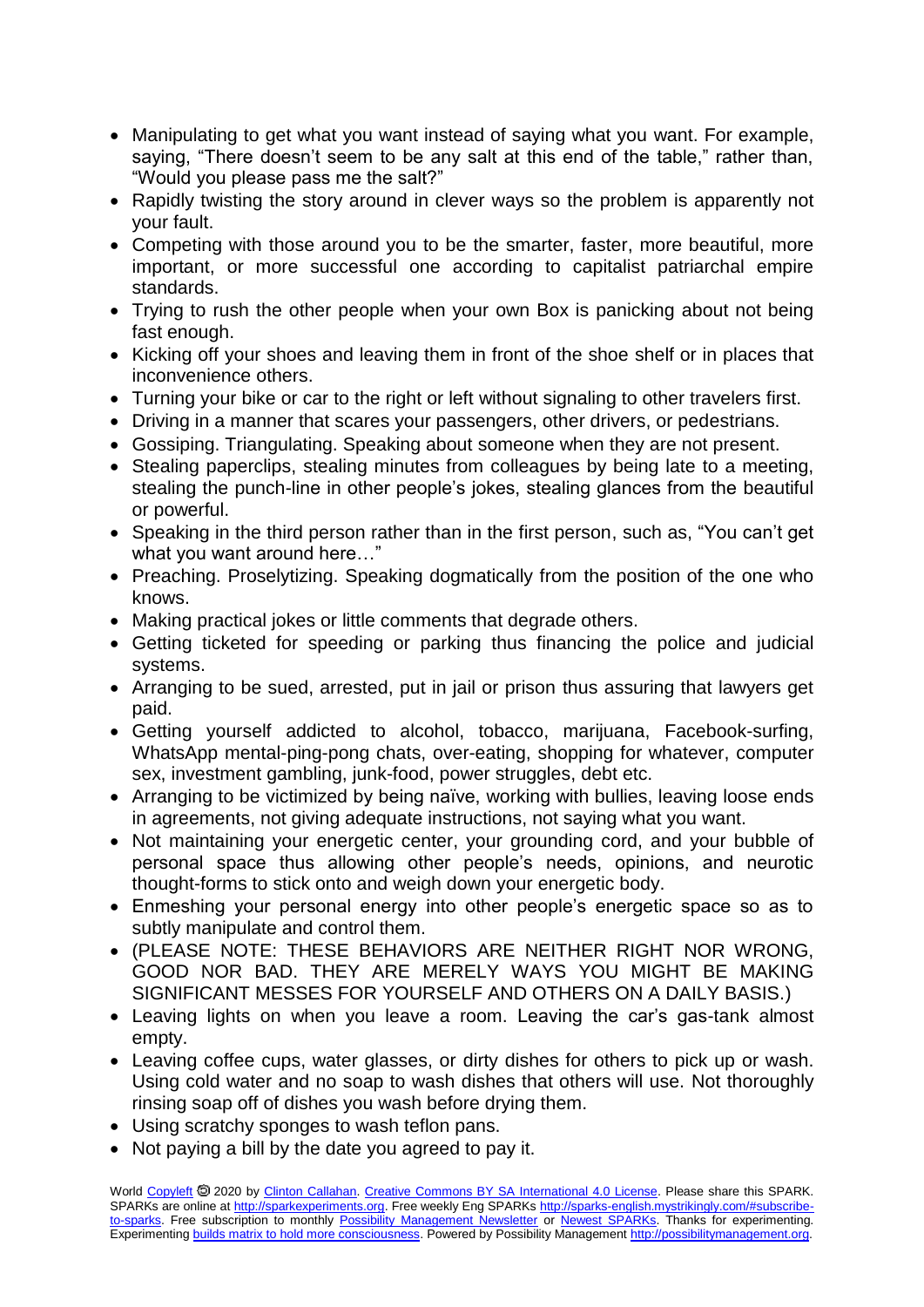- Leaving near-empty jars or moldy food in the refrigerator. Eating special foods of others without asking.
- Parking your car so it takes up more than one parking place.
- Teaching your children the same levels of dimwittedness you learned. Teaching them to stay unaware of what is really going on, for example, by sending them to public school, or by absentmindedly forcing your children to follow the holiday, dress-code, diet, or other life-pattern customs of the surrounding culture. After all, "What would the neighbors think?" (You are still afraid of being burned at the stake?)
- Reacting to current situations using old decisions made in entirely different circumstances.
- Leaving little white flecks on the mirror from squeezing pimples or flossing your teeth.
- Thinking you can make profits for your shareholders through externalizing your company's manufacturing, packaging, marketing and shipping costs to society, to "under-developed" countries, or to future generations.
- Pretending as if you can give your sovereignty away to external authority figures in exchange for them providing you with security  $-$  a concept that is easy to understand but which has no connection to reality.
- Flicking boogers from your nose.
- Leaving popcorn boxes and ice-cream wrappers in the movie theater.
- Dropping used chewing gum on the sidewalk, or pressing it under tables or chairs.
- Letting your dog shit on other people's grass or on the sidewalk.
- Letting your dog bark in your house or tied up somewhere.
- Splashing pee onto the toilet seat or floor.
- Using up the toilet paper and not replacing the roll.
- Stepping out of the shower or bathtub before you are dry.
- Loaning out books without asking for them to be returned to you, or vice versa.
- Putting things back in a place different from where you found them.
- Blocking the completion of communications by shifting the attention to your own problems, giving unasked-for solutions, commenting with cynicisms, arguing your own opinions, etc.
- Leaving water drops on the faucet, crumbs on the floor, damp cloths on the counter, fingerprints on the wall.
- Peeling and eating oranges on the white couch.
- Making sudden loud sounds, such as bursting into a room without respect for the space on the other side.
- Honking your car horn in the street instead of going to the house door when picking up a passenger.
- Using disposables such as plastic ear swabs, disposable cups, plastic eating utensils, disposable pens, BIC lighters, plastic grocery bags, bubble-wrap shipping envelopes, products in plastic bottles or plastic wrapping.
- Making unnecessary noise by slamming doors, dropping things, sneezing unexpectedly, humming, whistling.
- Leaving without telling people where you are going or when you will be back.
- Keeping the TV or radio on in the background.
- Beating yourself up for not being perfect enough.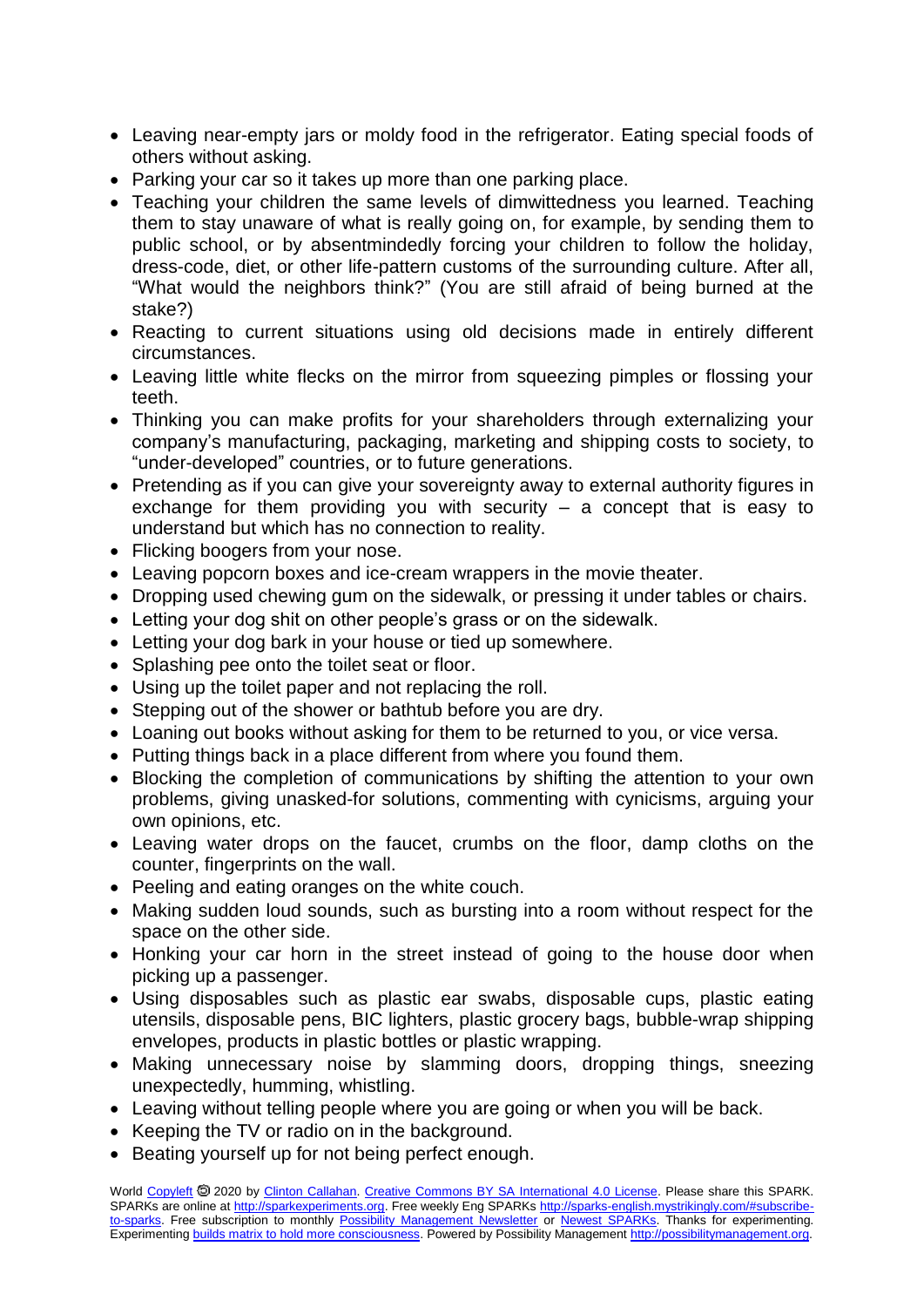- Beating other people up for not being as perfect as you.
- Putting your attention on inappropriate parts of other people's bodies.
- Speaking or taking action when the timing is off.
- Imagining that your little world of secret imaginings is actually secret.
- Not noticing the forbidden experiences your Gremlin longs for.
- Pretending that the three-letter agencies of the government which issued you your passport are not torturing, blackmailing and assassinating other people in your name.
- Using heating oil, diesel, gasoline and other fossil fuels. (It is possible to demand that your university, church, insurance company, NGO, etc. completely divests from the fossil fuel industry. EXPERIMENT: Figure out how to do this. Then do it.)
- Using electricity that comes from nuclear or fossil fuel power plants. (It is possible to make contracts with energy companies to buy your electricity from 100% renewable resources. EXPERIMENT: Figure out how to do this. Then do it.)
- Maintaining the attitude that you are a single individual, not responsible for causing or reversing global warming, and using that as a justification for doing nothing about it.
- Contributing to the manufacture, distribution, sale or use of military weaponry. (Think about this one. It means identifying people and companies who are in any way serving the war machine in any way and refusing to sell them food, clothing, medicines or services until they stop, and also refusing to support the people or companies who support those people or companies…)

In general you make huge messes each time you use Standard Human Intelligence Thoughtware (S.H.I.T.) provided by modern culture, such as thinking you need money to survive, thinking you can own land, thinking you live on a planet, thinking there are countries that should fight against each other. To shine more light on your autoadopted behaviors check out this blog post from the Slovenian actionist Nara Petrovic: [https://narapetrovic.wordpress.com/2014/02/20/teachings-of-the-man-who](https://narapetrovic.wordpress.com/2014/02/20/teachings-of-the-man-who-helped-himself/)[helped-himself/.](https://narapetrovic.wordpress.com/2014/02/20/teachings-of-the-man-who-helped-himself/))

The benefit of letting this SPARK's distinction destroy your life is that its corollary is also true: The more you are aware of the consequences of your actions and inactions, the more deftly you can navigate the shadow-world and the more effectively your creations can serve others, the Earth, and a bright future.

## **EXPERIMENTS:**

The next-culture shaman Robert Svoboda says, "The more refined your interaction with the space the less chance of creating perturbations." By *perturbations* he means karmic ripples, the kind that come back and hit you hard up-side the head when you least expect it, which you could have simply avoided. The following experiments build your muscles of discernment.

**SPARK152.01** Practice juggling 3 objects until you can juggle them for one minute without dropping any of them. The ability to juggle builds the courage to take responsibility for things you can't control.

World [Copyleft](https://en.wikipedia.org/wiki/Copyleft) <sup>5</sup> 2020 by [Clinton Callahan.](http://clintoncallahan.mystrikingly.com/) [Creative Commons BY SA International 4.0 License.](https://creativecommons.org/licenses/by-sa/4.0/) Please share this SPARK. SPARKs are online at [http://sparkexperiments.org.](http://sparks-english.mystrikingly.com/) Free weekly Eng SPARKs [http://sparks-english.mystrikingly.com/#subscribe](http://sparks-english.mystrikingly.com/#subscribe-to-sparks)[to-sparks.](http://sparks-english.mystrikingly.com/#subscribe-to-sparks) Free subscription to monthly [Possibility Management Newsletter](https://possibilitymanagement.org/news/) or [Newest SPARKs.](https://www.clintoncallahan.org/newsletter-1) Thanks for experimenting. Experimentin[g builds matrix to hold more consciousness.](http://spaceport.mystrikingly.com/) Powered by Possibility Managemen[t http://possibilitymanagement.org.](http://possibilitymanagement.org/)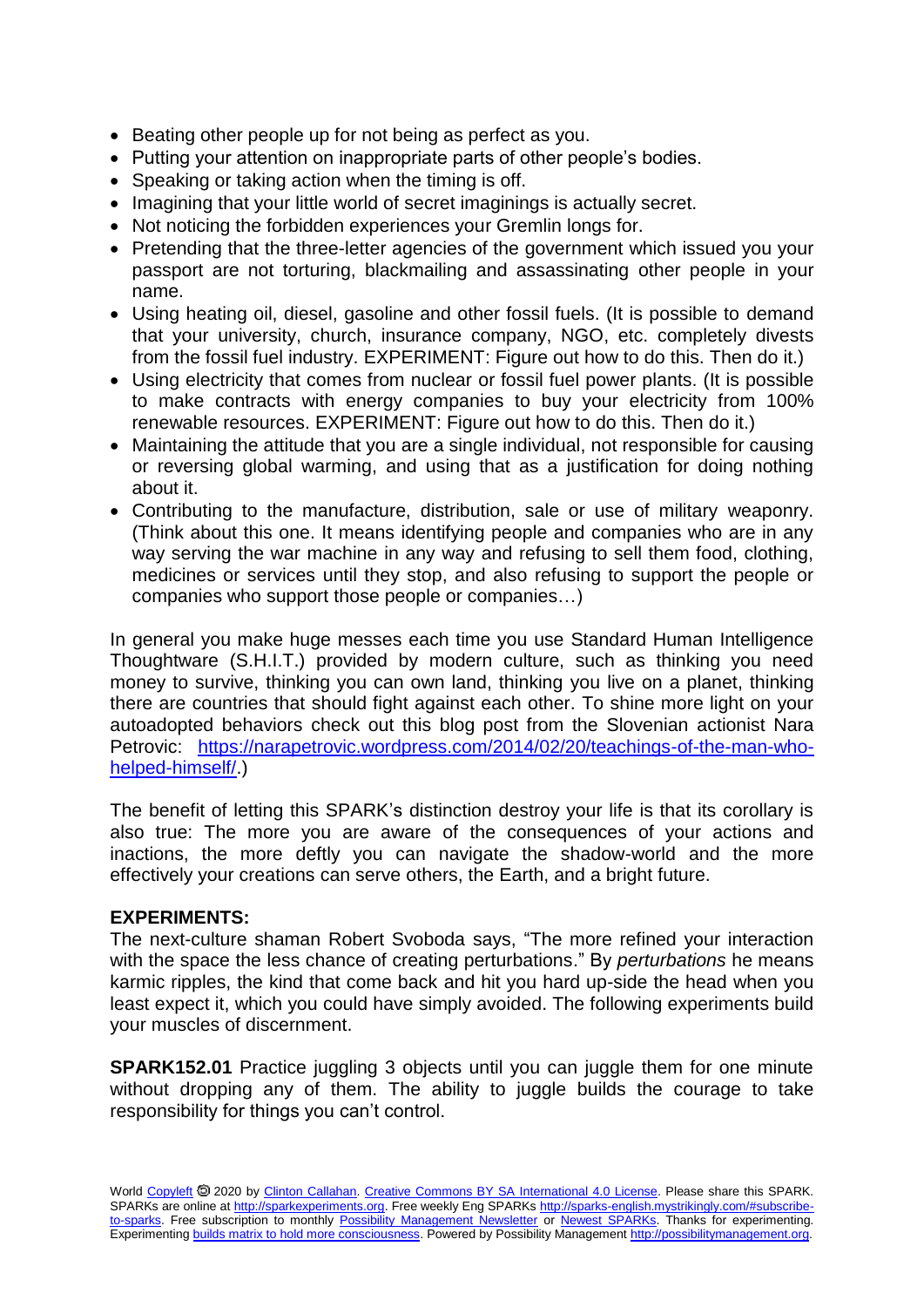Responsibility is consciousness in action. Take responsibility for messes you are making on a minute to minute basis. Here are some steps for practicing this:

- a. **SPARK152.02** Count up how many messes you just made during this past 10 minutes? Do this 10 times a day for 10 days. What? You didn't make any messes? Ask someone else to follow you around and point out the messes you make in the next 10 minutes. Yes it can be a wake-up call… what? You don't want to wake up? Which "you" doesn't want to wake up?
- b. **SPARK152.03** Practice being aware of your own mess-making until you can be aware of a mess you are making while you make it and for an additional whole minute keep making the mess consciously. Do not stop yourself. The purpose is to feel the full and dire impact of the consequences of your actions or inactions. (After the minute it is fine and perhaps useful to apologize and feel authentic remorse for having made the mess, and then clean it up, but only *after* you have waited the full minute and fully felt the 4 body liquid states.)
- c. **SPARK152.04** Make a running list of messes that your Box or Gremlin *wanted* to make but that you consciously *chose not to make*, for example, making mean, nasty, crude, snippy, snide, or crass comments, etc. For further ideas refer to the list of messes above.
- d. **SPARK152.05** Practice being aware of mess-making until you notice the messes other people make with their Box habits and Gremlin feeding tricks, but do not ooze any negative energy in their direction. HINT: It helps to admit the astonishingly malicious energetics of ordinary human interactions, such as competition, resentment, betrayal, revenge, numbness, uncare, jealousy, manipulation, justification, etc. Staying vulnerable yet lucid about underworld shenanigans gets easier when you consciously hold your Center, your Grounding Cord, your Bubble, and your energetic cube of Work Space contexted in your unique set of Bright Principles and in service to your own Archetypal Lineage. The work spaces of most everyone else function in such stark contrast to this that their unconscious purposes become ridiculously obvious and easily avoided.

**SPARK152.06** After developing your capacity for averting messy consequences, practice delivering actions that produce delightful consequences. The more wonderful, loving, and transformational the consequences of your actions the more risks you will find yourself taking to do things you never did before, things that might even freak your Box completely out, and the more inviting your gameworld becomes to the truly inventive edgeworkers. When you spend your days with a team of likeminded individuals collaborating on projects that extend and intensify the expression of values such as inner-and-outer awareness development, exchanging from the heart, generosity, and kindness, your gameworld automatically becomes more substantial.

Meet regularly for the purpose of implementing ways to shift away from old measures of success based on fame, money, acquisition, position and power. Create ways to enact more sophisticated value systems, for example, appreciating other people's presence, experiencing oneness with Gaia, unleashing mutual stewardship, and celebrating the empowered bestowal of gifts. By doing these kinds of experiments together you amplify the global emergence of next culture that is rapidly becoming